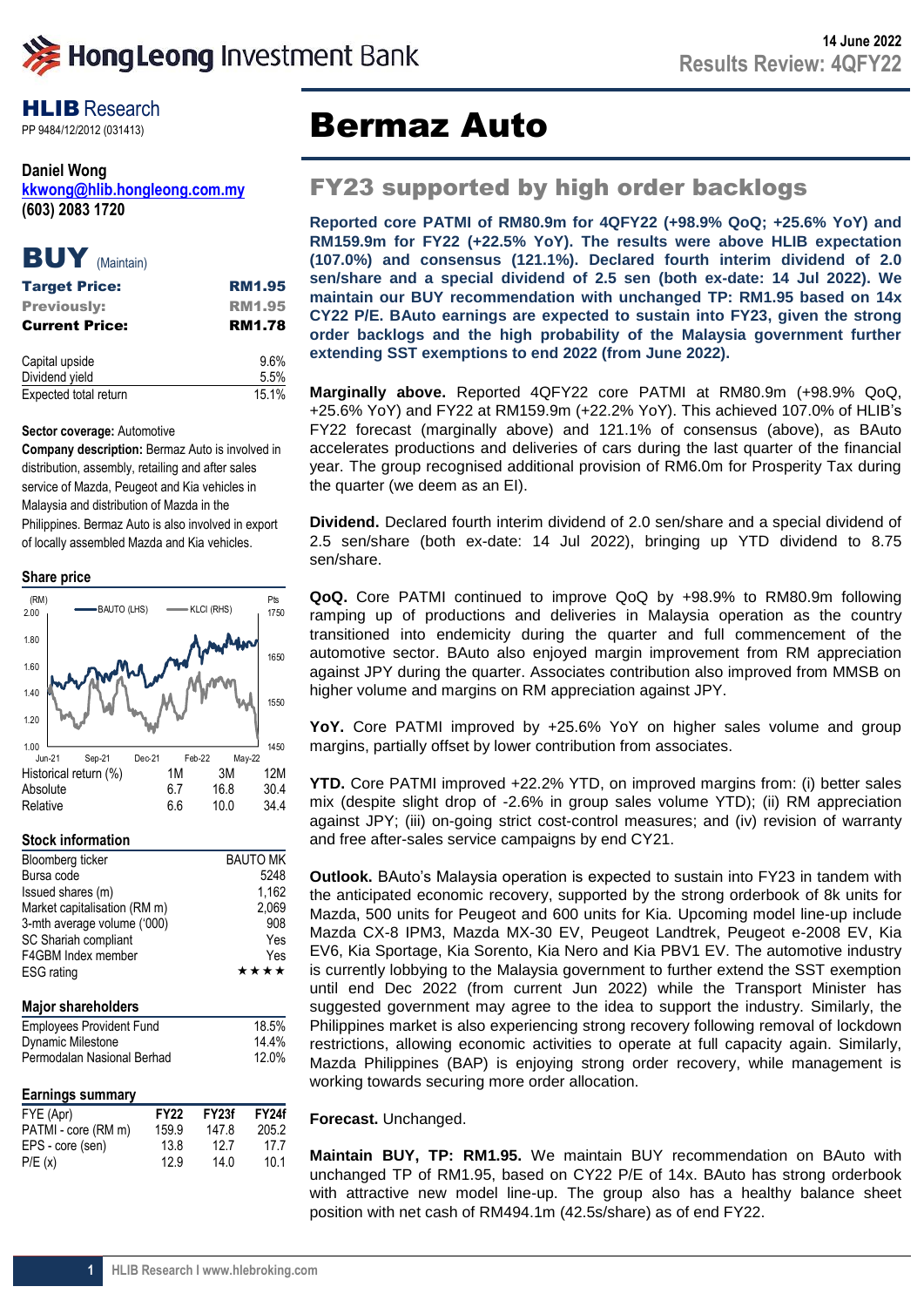## **Figure #1 Quarterly results comparison**

| FYE Apr (RM m)                   | <b>FY20</b> | <b>FY21</b> | <b>FY22</b> | FY23f   | FY24f  |
|----------------------------------|-------------|-------------|-------------|---------|--------|
| Revenue                          | 1,755       | 2,288       | 2,325       | 2,271   | 2,727  |
| <b>EBITDA</b>                    | 126         | 169         | 208         | 197     | 273    |
| EBIT                             | 110         | 153         | 203         | 181     | 257    |
| PBT                              | 134         | 166         | 217         | 202     | 287    |
| PAT                              | $-17$       | $-52$       | $-65$       | $-44$   | $-64$  |
| PATMI-Core                       | 117         | 130         | 160         | 148     | 205    |
| PATMI-Reported                   | 115         | 133         | 156         | 148     | 205    |
| % change YoY - Core PATMI        |             | 10.6%       | 23.4%       | $-7.6%$ | 38.9%  |
| HLIB/ Consensus (%) - Core PATMI |             |             |             | 86.0%   | 101.5% |
| Core EPS (sen)                   | 10.1        | 11.2        | 13.8        | 12.7    | 17.7   |
| P/E(x)                           | 17.7        | 16.0        | 12.9        | 14.0    | 10.1   |
| DPS (sen)                        | 7.5         | 6.5         | 8.8         | 9.8     | 11.8   |
| Yield (%)                        | 4.2%        | 3.7%        | 4.9%        | 5.5%    | 6.6%   |
| Shareholder's equity             | 470         | 565         | 634         | 726     | 807    |
| BVPS (RM/share)                  | 0.40        | 0.49        | 0.55        | 0.63    | 0.69   |
| P/B(x)                           | 4.4         | 3.7         | 3.3         | 2.8     | 2.6    |
| ROE (%)                          | 22.7%       | 25.0%       | 57.2%       | 21.0%   | 26.8%  |
| Net Gearing (%)                  | 8.0%        | N.Cash      | N.Cash      | N.Cash  | N.Cash |

*Bursa, HLIB Research*

## **Figure #2 Quarterly results comparison**

| FYE Apr (RM m)                 | 4QFY21 | 3QFY22 | <b>4QFY22</b> | QoQ (%)     | YoY (%)     | <b>FY21</b> | <b>FY22</b> | Yo Y (%)    |
|--------------------------------|--------|--------|---------------|-------------|-------------|-------------|-------------|-------------|
| Revenue                        | 641.2  | 623.1  | 897.4         | 44.0%       | 40.0%       | 2,287.9     | 2,325.1     | 1.6%        |
| EBITDA                         | 73.2   | 54.7   | 108.4         | 98.1%       | 48.0%       | 161.4       | 208.4       | 29.2%       |
| Core EBIT                      | 69.1   | 49.6   | 103.0         | 107.7%      | 49.1%       | 156.5       | 202.7       | 29.5%       |
| Interest Expense               | (1.8)  | (1.7)  | (1.8)         | 10.4%       | 1.0%        | (8.9)       | (6.6)       | $-26.1%$    |
| Interest on Lease Liability    | (1.3)  | (1.0)  | (1.0)         |             |             | (3.9)       | (4.0)       |             |
| Interest and Investment Income | 1.7    | 1.5    | 1.9           | 25.0%       | 14.4%       | 5.4         | 6.6         | 22.5%       |
| Associates                     |        |        |               |             |             |             |             |             |
| <b>MMSB</b>                    | 12.7   | 5.0    | 7.9           | 59.2%       | $-37.7%$    | 13.5        | 11.1        | $-17.8%$    |
| Inokom                         | 0.4    | 2.2    | 2.0           | $-8.6%$     | 378.7%      | 6.7         | 8.0         | 19.1%       |
| <b>KMSB</b>                    | 0.0    | (0.7)  | (0.5)         |             |             | 0.0         | (1.2)       |             |
| Core PBT                       | 81.0   | 55.1   | 111.6         | 102.7%      | 37.7%       | 169.6       | 216.8       | 27.8%       |
| Exceptionals                   | 2.4    | 0.1    | 3.8           |             |             | 3.1         | 1.8         |             |
| <b>Reported PBT</b>            | 83.5   | 55.1   | 115.4         | 109.4%      | 38.3%       | 172.7       | 218.6       | 26.6%       |
| Tax                            | (17.6) | (12.4) | (34.6)        | 179.2%      | 96.5%       | (41.1)      | (59.7)      | 45.2%       |
| MI                             | 1.0    | (2.0)  | (2.1)         | 6.5%        | $-323.7%$   | 2.4         | (3.1)       | $-230.3%$   |
| Reported PATAMI                | 66.8   | 40.7   | 78.7          | 93.3%       | 17.8%       | 133.9       | 155.7       | 16.3%       |
| Core PATAMI                    | 64.4   | 40.7   | 80.9          | 98.9%       | 25.6%       | 130.8       | 159.9       | 22.2%       |
| Reported EPS (Sen)             | 5.8    | 3.5    | 6.8           | 93.3%       | 17.8%       | 11.5        | 13.4        | 16.3%       |
| Core EPS (Sen)                 | 5.5    | 3.5    | 7.0           | 98.9%       | 25.6%       | 11.3        | 13.8        | 22.2%       |
|                                |        |        |               |             |             |             |             |             |
|                                |        |        |               | <u>ppts</u> | <u>ppts</u> |             |             | <u>ppts</u> |
| EBITDA Margin (%)              | 11.4%  | 8.8%   | 12.1%         | 3.3         | 0.7         | 7.1%        | 9.0%        | $1.9$       |
| Core EBIT Margin (%)           | 10.8%  | 8.0%   | 11.5%         | 3.5         | 0.7         | 6.8%        | 8.7%        | $1.9$       |
| Core PATAMI Margin (%)         | 10.0%  | 6.5%   | 9.0%          | 2.5         | (1.0)       | 5.7%        | 6.9%        | 1.2         |

*Bursa, HLIB Research*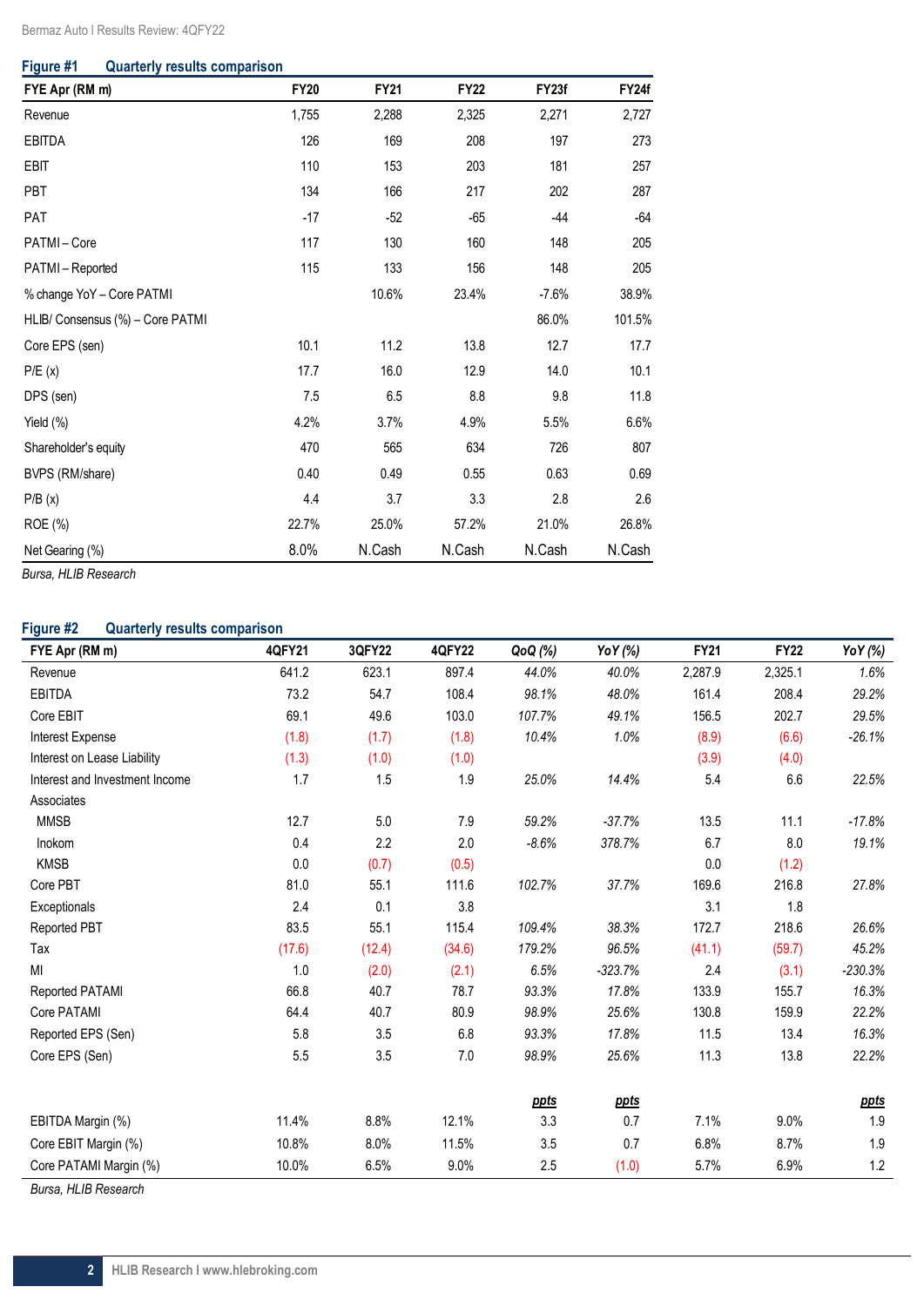| Figure #3        | <b>Quarterly result breakdown</b> |        |               |         |           |             |             |           |
|------------------|-----------------------------------|--------|---------------|---------|-----------|-------------|-------------|-----------|
| FYE Apr (RM m)   | 4QFY21                            | 3QFY22 | <b>4QFY22</b> | QoQ (%) | YoY (%)   | <b>FY21</b> | <b>FY22</b> | Yo Y (%)  |
| Revenue          |                                   |        |               |         |           |             |             |           |
| Malaysia         | 588.0                             | 580.4  | 840.1         | 44.8%   | 42.9%     | 2,118.0     | 2,140.7     | 1.1%      |
| Philippines      | 53.2                              | 42.8   | 57.3          | 33.9%   | 7.6%      | 169.9       | 184.4       | 8.5%      |
| <b>Total</b>     | 641.2                             | 623.1  | 897.4         | 44.0%   | 40.0%     | 2,287.9     | 2,325.1     | 1.6%      |
| <b>EBIT</b>      |                                   |        |               |         |           |             |             |           |
| Malaysia         | 75.1                              | 48.7   | 105.4         | 116.5%  | 40.3%     | 162.1       | 200.6       | 23.8%     |
| Philippines      | (4.3)                             | 1.1    | 1.6           | 40.0%   | $-136.7%$ | (2.3)       | 5.0         | $-314.9%$ |
| <b>Others</b>    | 0.6                               | (0.2)  | (0.2)         |         |           | (0.2)       | (1.1)       |           |
| Total            | 71.5                              | 49.6   | 106.8         | 115.2%  | 49.4%     | 159.6       | 204.5       | 28.1%     |
| <b>Core EBIT</b> | 69.1                              | 49.6   | 103.0         | 107.7%  | 49.1%     | 156.5       | 202.7       | 29.5%     |

*Bursa, HLIB Research* 

## **Figure #4 Mazda model lineup 2022 CX-9 IPM4** (Aug'21) Mazda2 IPM5 (Dec'21) **All-New BT-50 (Dec'21)** 2021 **CX-3 IPM4** (Jan'22) **MX-5 IPM5** (Feb'22) Mazda3 IPM2 (Feb'22) **CX-30 IPM2** (Feb'22) 2022 **CX-8 IPM3** (June '22) New MX-30 EV (Q3/Q4'22)

*Company*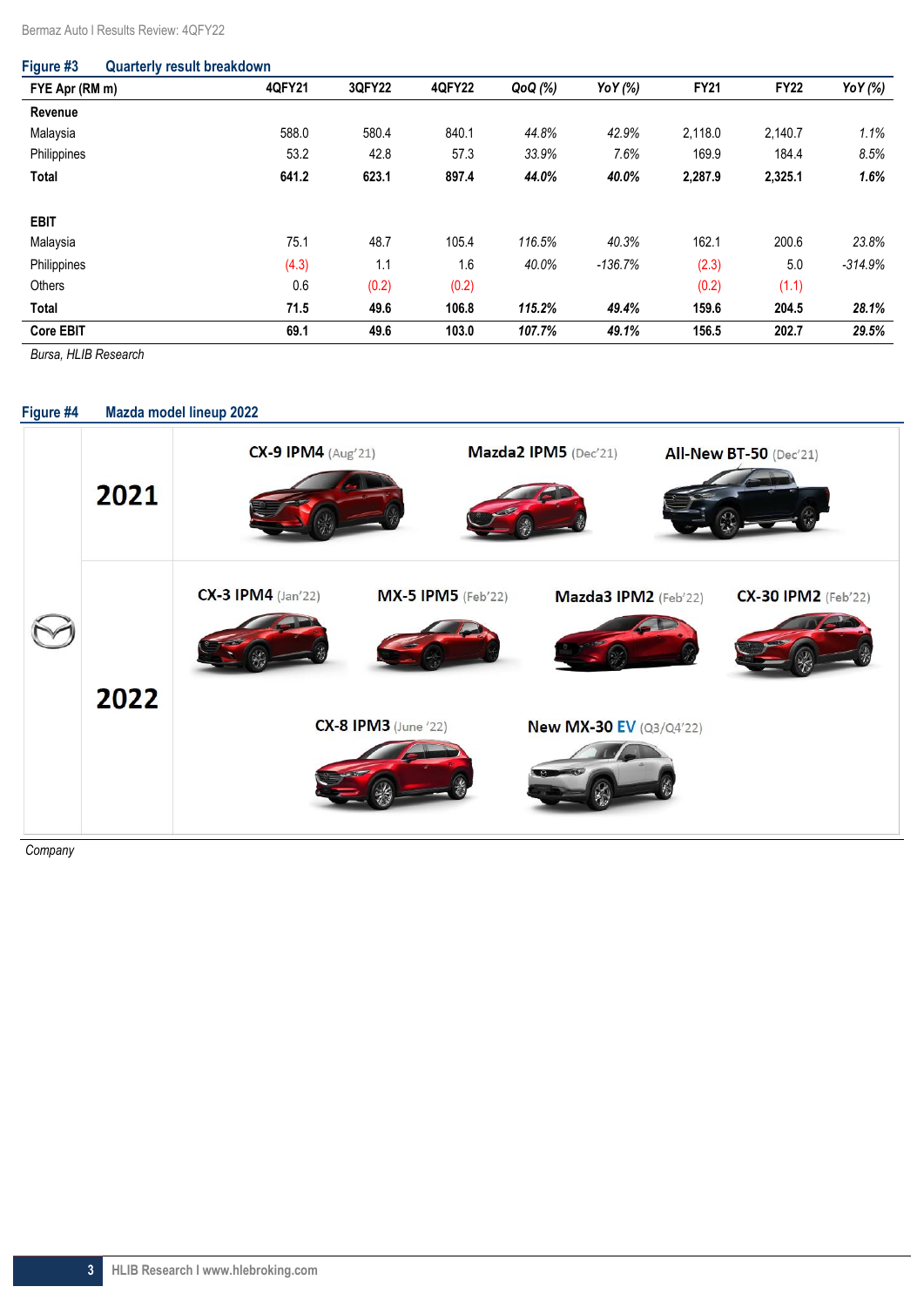

*Company*

| Figure #6 | Kia model lineup 2022 |                         |                                  | EX ENR Y NOT EX ENGL EX  EX INVEST  ENFORCE NONE. |
|-----------|-----------------------|-------------------------|----------------------------------|---------------------------------------------------|
|           | 2021                  |                         | <b>All-New Carnival (Dec'21)</b> |                                                   |
| <b>KM</b> | 2022                  | Carnival CKD (Q3'22)    | <b>New EV6 EV (Q3'22)</b>        | All-New Sportage (Q2'23)                          |
|           |                       | All-New Sorento (Q4'22) | All-New Niro (Q4'22)             | <b>New PBV1 EV (Q4'22)</b>                        |
|           |                       |                         |                                  |                                                   |

*Company*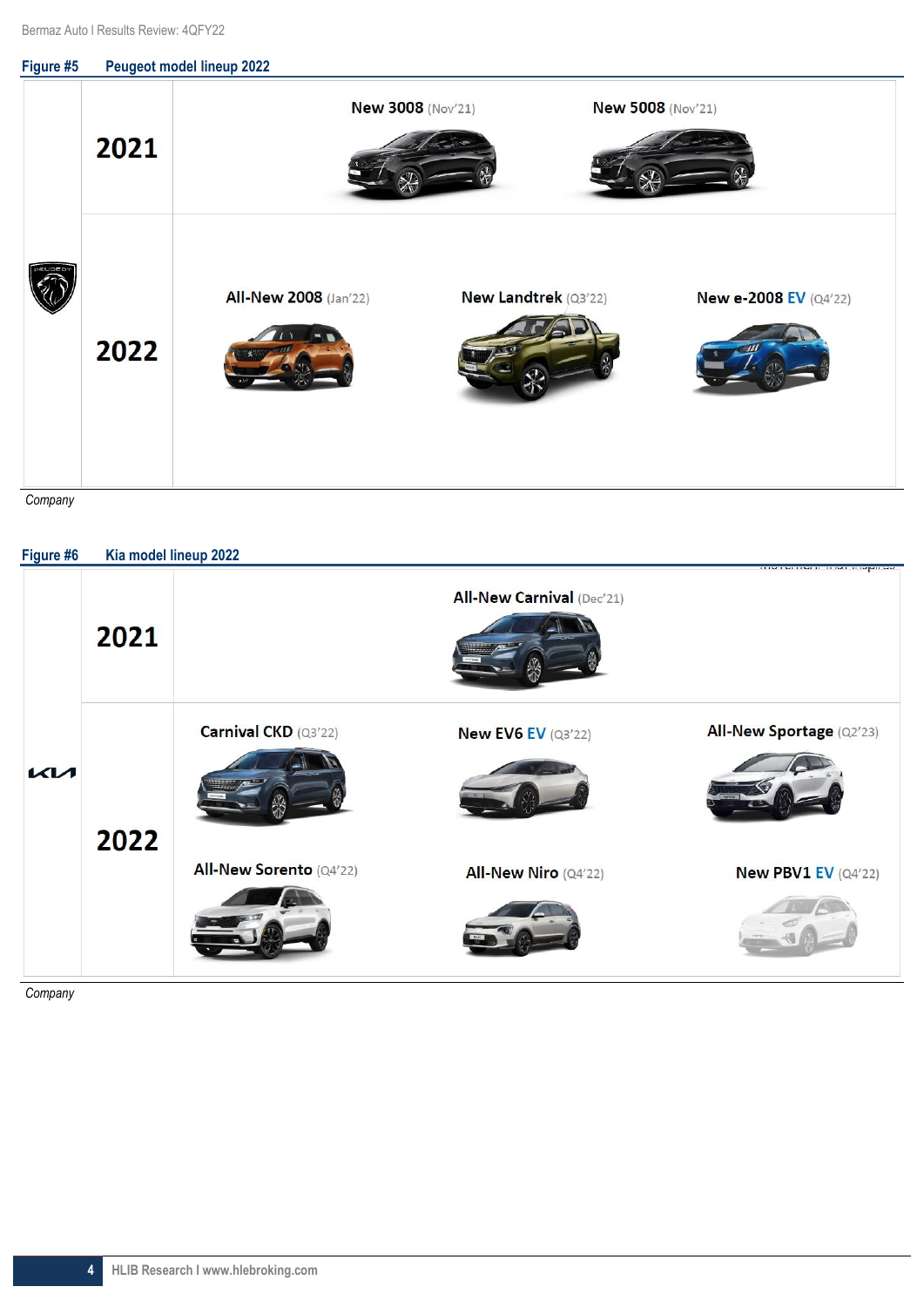| Figure #7 |  | <b>Quarterly sales breakdown</b> |
|-----------|--|----------------------------------|
|           |  |                                  |

|                                  | 4QFY21       | 3QFY22    | <b>4QFY22</b>  | QoQ (%)  | YoY (%)  | <b>FY21</b>    | <b>FY22</b>    | Yo Y (%)  |
|----------------------------------|--------------|-----------|----------------|----------|----------|----------------|----------------|-----------|
| Malaysia Mazda Sales             |              |           |                |          |          |                |                |           |
| Mazda CBU                        |              |           |                |          |          |                |                |           |
| Mazda 2                          | 60           | 79        | 38             | $-51.9%$ | $-36.7%$ | 290            | 182            | $-37.2%$  |
| Mazda 3                          | 414          | 76        | 152            | 100.0%   | $-63.3%$ | 1,223          | 815            | $-33.4%$  |
| Mazda 5                          | $\mathbf{1}$ | 0         | $\pmb{0}$      | N.M.     | N.M.     | $\overline{2}$ | 0              | N.M.      |
| Mazda 6                          | 16           | 29        | 26             | $-10.3%$ | 62.5%    | 71             | 96             | 35.2%     |
| Biante                           | 0            | 0         | $\pmb{0}$      | N.M.     | N.M.     | $\sqrt{2}$     | 0              | N.M.      |
| $CX-3$                           | $\pmb{0}$    | 212       | 117            | $-44.8%$ | N.M.     | 235            | 657            | 179.6%    |
| CX-30                            | 728          | 166       | 214            | 28.9%    | $-70.6%$ | 1,924          | 666            | $-65.4%$  |
| $CX-9$                           | 11           | 17        | 9              | $-47.1%$ | $-18.2%$ | 112            | 42             | $-62.5%$  |
| $MX-30$                          | $\pmb{0}$    | 1         | $\pmb{0}$      | N.M.     | N.M.     | $\pmb{0}$      | $\mathbf{1}$   | N.M.      |
| $MX-5$                           | 12           | 5         | 4              | $-20.0%$ | $-66.7%$ | 24             | 24             | $0.0\%$   |
| <b>BT-50</b>                     | $\pmb{0}$    | 43        | 90             | 109.3%   | N.M.     | 21             | 138            | 557.1%    |
| Subtotal                         | 1,242        | 628       | 650            | 3.5%     | $-47.7%$ | 3,904          | 2,621          | $-32.9%$  |
| Mazda CKD                        |              |           |                |          |          |                |                |           |
| Mazda 3                          | $\pmb{0}$    | $\pmb{0}$ | $\pmb{0}$      | N.M.     | N.M.     | 0              | $\overline{2}$ | N.M.      |
| $CX-5$                           | 1,987        | 2,074     | 3,455          | 66.6%    | 73.9%    | 7,814          | 7,929          | 1.5%      |
| $CX-8$                           | 431          | 467       | 446            | $-4.5%$  | 3.5%     | 1,721          | 1,486          | $-13.7%$  |
| Subtotal                         | 2,418        | 2,541     | 3,901          | 53.5%    | 61.3%    | 9,535          | 9,417          | $-1.2%$   |
| <b>Mazda Total</b>               | 3,660        | 3,169     | 4,551          | 43.6%    | 24.3%    | 13,439         | 12,038         | $-10.4%$  |
|                                  |              |           |                |          |          |                |                |           |
| Peugeot (CKD)                    |              |           |                |          |          |                |                |           |
| 2008                             |              | 57        | 180            |          |          |                | 237            |           |
| 3008                             |              | 167       | 289            |          |          |                | 556            |           |
| 5008                             |              | 59        | 79             |          |          |                | 171            |           |
| <b>Peugeot Total</b>             | 196          | 283       | 548            | 93.6%    | 179.6%   | 242            | 831            | 243.4%    |
|                                  |              |           |                |          |          |                |                |           |
| Kia (CBU)                        |              |           |                |          |          |                |                |           |
| Carnival                         |              | 157       | 203            |          |          | 0              | 360            |           |
| <b>Kia Total</b>                 | 0            | 157       | 203            | 29.3%    | N.M.     | 0              | 360            | N.M.      |
|                                  |              |           |                |          |          |                |                |           |
| <b>Malaysia Total</b>            | 3,856        | 3,609     | 5,302          | 46.9%    | 37.5%    | 13,681         | 13,229         | $-3.3%$   |
| The Philippines Sales Statistics | 4QFY21       |           |                |          |          | <b>FY21</b>    | <b>FY22</b>    |           |
|                                  |              | 3QFY22    | <b>4QFY22</b>  | QoQ (%)  | YoY (%)  |                |                | QoQ (%)   |
| <b>CBU</b><br>Mazda 2            | 29           | 27        | 15             | $-44.4%$ | $-48.3%$ | 67             | 42             | $-37.3%$  |
| Mazda 3                          | 75           | 18        | 42             | 133.3%   | $-44.0%$ | 294            | 110            | $-62.6%$  |
| Mazda 6                          | 11           | 1         | $\overline{c}$ | 100.0%   | $-81.8%$ | 26             | 8              | $-69.2%$  |
| $CX-3$                           | 9            | 0         | 0              | N.M.     | N.M.     | 20             | 8              | $-60.0\%$ |
| CX-30                            | 42           | 25        | 17             | $-32.0%$ | $-59.5%$ | 117            | 91             | $-22.2%$  |
| $CX-5$                           | $77 \,$      | 55        | 124            | 125.5%   | 61.0%    | 208            | 306            | 47.1%     |
| $CX-8$                           | 73           | 67        | 102            | 52.2%    | 39.7%    | 132            | 274            | 107.6%    |
| $CX-9$                           | 42           | $\pmb{0}$ | 15             | N.M.     | $-64.3%$ | 124            | 121            | $-2.4%$   |
| $MX-5$                           | 10           | 11        | 27             | 145.5%   | 170.0%   | 76             | 81             | $6.6\%$   |
| <b>BT-50</b>                     | 66           | 132       | 94             | $-28.8%$ | 42.4%    | 181            | 263            | 45.3%     |
| <b>Philippines Total</b>         | 434          | 336       | 438            | 30.4%    | $0.9\%$  | 1,245          | 1,304          | 4.7%      |
|                                  |              |           |                |          |          |                |                |           |
| <b>GRAND TOTAL</b>               | 4,290        | 3,945     | 5,740          | 45.5%    | 33.8%    | 14,926         | 14,533         | $-2.6%$   |

*\*Associate level, as BAASB only became 55% subsidiary effective 2QFY22. Bermaz Auto*